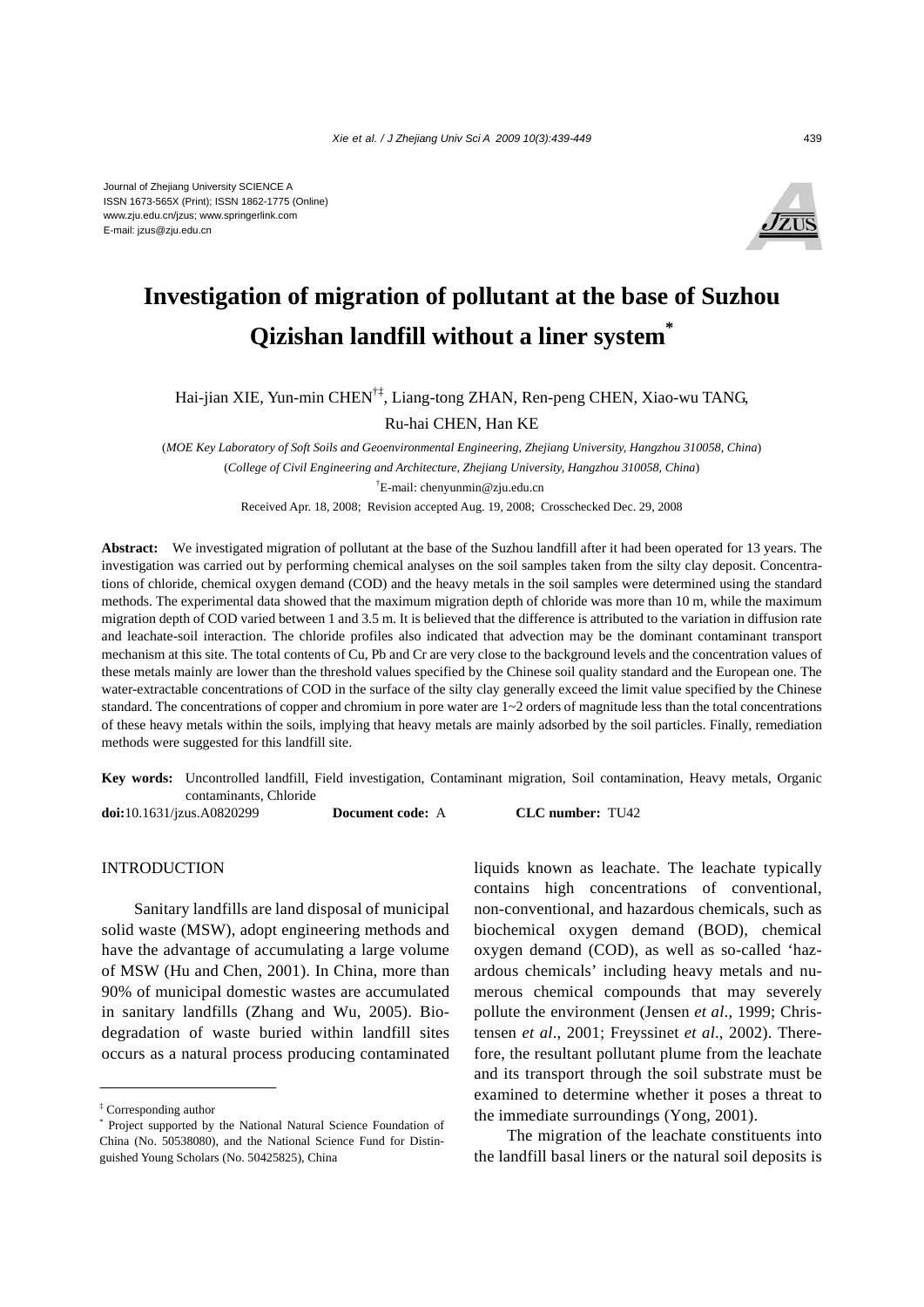usually studied by field investigation, laboratory testing and numerical modeling (Rowe *et al*., 2004; Du *et al*., 2004; 2005; Chen *et al*., 2006). Several researchers have reported the field investigation of migration of contaminants from solid waste landfills through both natural and compacted clay (Goodall and Quigley, 1977; King *et al*., 1993; Munro *et al*., 1997; Lake and Rowe, 2005). The leachate level within the studied landfills is always kept below a specific height (e.g., a height of 30 cm as regulated by USEPA (1993)). Thus, the low hydraulic conductivity  $\left(\frac{1}{10^{-9}} \text{ m/s}\right)$  natural clay deposits or compacted clay liners minimize the advective flux of contaminants through the clay resulting in diffusion becoming the dominant contaminant transport mechanism. However, at present, thousands of open dumps or uncontrolled landfills in Asia are generally lacking effective facilities for water management and leachate control (Karthikeyan *et al*., 2007; Swati *et al*., 2007; Sharholy *et al*., 2008). Thus, the leachate mound within the landfills as well as the leachate generation rate is quite high, particularly in humid regions (e.g., Southeast Asia) (Karthikeyan *et al*., 2007). Indeed, little field investigation has been carried out on the migration of the leachate constituents from these uncontrolled landfills into the underlying soils.

This study presented a field and laboratory investigation on the vertical and lateral migration of leachate pollutants from an unlined landfill which had been operated for 13 years. The main objective of this study is to: (1) investigate how deep the pollutants had penetrated into the soil layer over 13 years of landfill operation; (2) assess the background concentrations in the soil and determine the impact of contamination on the subsurface; and (3) approximately estimate the mobility of the heavy metals in the soil deposits. The field data presented here can be used to verify analytical models or more complex numerical models developed for solute transport through soils. The investigation results may also provide a guide for choosing effective and cost-effective remediation methods for the landfill site. Furthermore, the data reported in this study are necessary to predict further contamination trends under various conditions.

#### MATERIALS AND METHODS

#### **Site investigation**

The Suzhou Qizishan landfill (120°37′ E, 31°18′ N) is located about 13 km southeast of Suzhou City in China. The landfill layout is shown in Fig.1. The site is about 2 km from the nearby river (the Xu River). Landfill operations began at Qizishan in July, 1993 and it is expected to receive wastes for at least 15 years. At the time of this study, the landfill was receiving approximately 1600 t/d of MSW, which represents about 60% of the output originating from Suzhou, a city with a population of over 6.24 million. In March, 2006 Qizishan contained  $4.5 \times 10^6$  t of waste that was compacted to an approximate density of 1.1  $t/m<sup>3</sup>$ . Fig.2 shows the main cross section of the landfill (A-A′ profile in Fig.1) as of April, 2006, when the field investigation was carried out. As shown in Fig.2, neither bottom liners nor leachate collection systems were constructed for the landfill. An injected grout curtain was installed under the retaining wall of the leachate pond to limit downstream movement of leachate (Zhan *et al*., 2008). The hydraulic conductivity of the wall was designed to be  $1.0 \times 10^{-6}$  cm/s. The grout curtain was made to extend to the underlying fresh rock (with a hydraulic conductivity less than  $1.0\times10^{-6}$  cm/s). The grout curtain and the fresh rock were expected to constitute a closed barrier system against the leachate in the landfill.



**Fig.1 Location and layout of the Suzhou Qizishan landfill**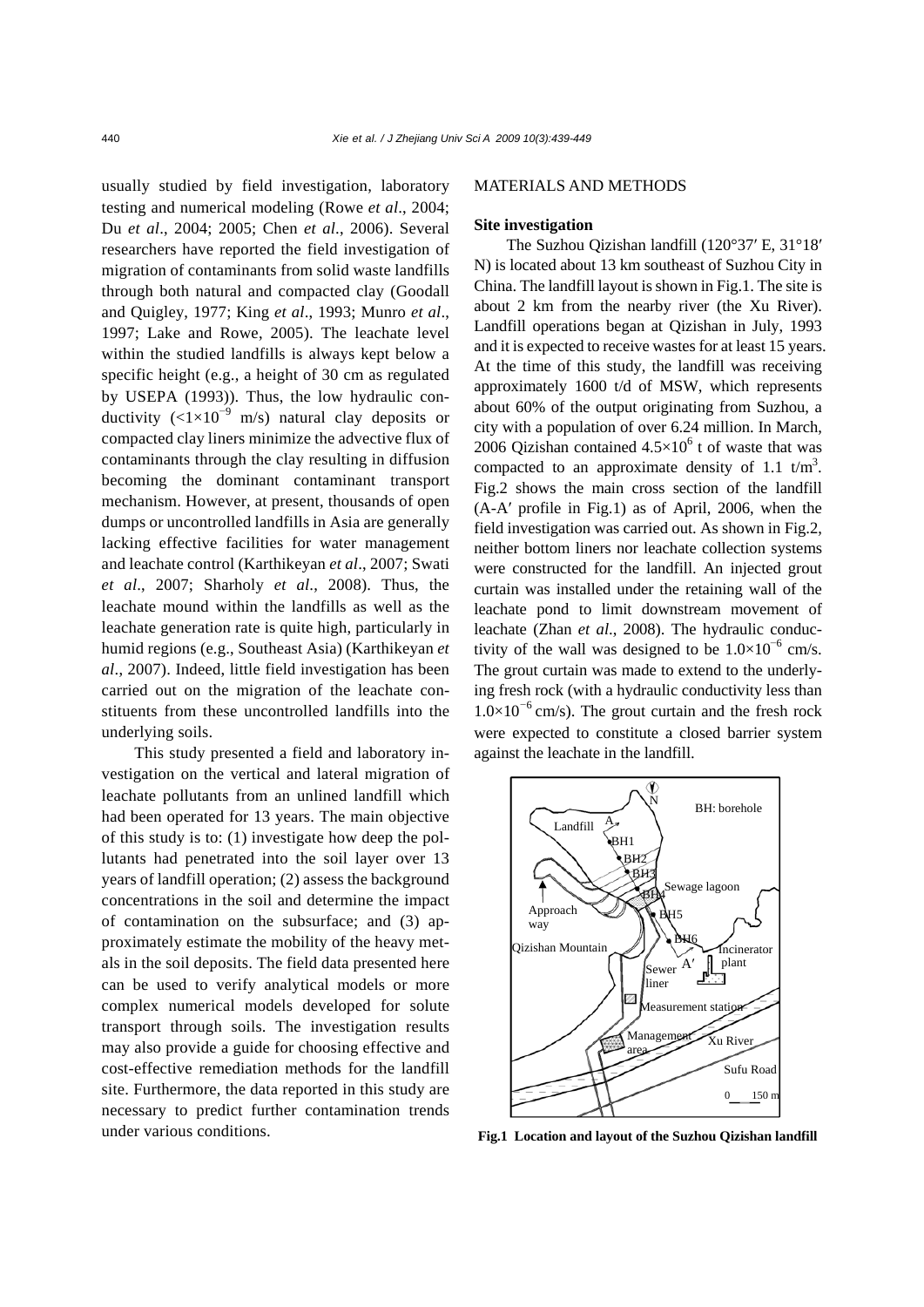

**Fig.2 A-A′ cross section of the boreholes beneath the landfill site (Zhan** *et al***., 2008)** 

 The soil profile of the site typically consists of a surface layer of gravelly silty clay underlain by a gravel stratum. Below the gravel layer is a stratum of fully weathered quartzy sandstone underlain by a layer of weakly weathered quartzy sandstone and an unweathered quartzy sandstone, as shown in Fig.2. The average hydraulic conductivity of the gravel layer, fully weathered quartzy sandstone, weakly weathered quartzy sandstone, and unweathered quartzy sandstone are  $1.6\times10^{-3}$ ,  $3.5\times10^{-4}$ ,  $1.1\times10^{-4}$ , and  $1.3\times10^{-7}$ cm/s, respectively.

The landfill is directly founded on the silty clay layer. The thickness of this layer is estimated to vary from 0 to 20 m across the site. Ten soil samples were analyzed with respect to their mineralogical composition and their soil mechanics properties, as presented in Table 1. Atterberg limit tests indicated that the silty clay had an average liquid limit of 35.2% and an average plastic limit of 20.8%. The average moisture content of the soils was determined to be 25% and the porosity on average was 0.41. The average value of the silty clay hydraulic conductivity (measured using flexible wall hydraulic conductivity tests) was about  $1.1\times10^{-6}$  cm/s. The pH value was determined in a 1:5 (w:v) soil:de-ionized water slurry. The soils were slightly acidic with a pH value of 6.0. X-ray diffraction traces of the silty clay samples identified

**Table 1 Mineralogical and chemical data for the silty clay**

| Parameter                                   | Mean               |  |  |
|---------------------------------------------|--------------------|--|--|
| Property                                    |                    |  |  |
| Porosity                                    | 0.41               |  |  |
| Liquid limit $(\%)$                         | 35.2               |  |  |
| Plastic limit (%)                           | 20.8               |  |  |
| Moisture content (%)                        | 25                 |  |  |
| Wet unit weight $(kN/m3)$                   | 19.8               |  |  |
| Hydraulic conductivity (cm/s)               | $1.1\times10^{-6}$ |  |  |
| pH (soil-water ratio: $1:5 \text{ (w/v)}$ ) | 6.0                |  |  |
| Mineralogy $(< 74 \mu m)$                   |                    |  |  |
| Ouartz                                      | 59.6%              |  |  |
| Albite                                      | 15.3%              |  |  |
| Clinochlore                                 | 5.7%               |  |  |
| Muscovite                                   | 19.4%              |  |  |
| Cation exchange capacity                    | 9.1 meg/100 g      |  |  |

quartz as the primary mineral constituent with lesser proportions of albite, clinochlore and muscovite. The cation exchange capacity (CEC) was 9.1 meq/100 g.

#### **Soil sampling**

As shown in Fig.1, six boreholes (BH1 to BH6) were drilled to the silty clay deposits to take the soil samples. Four of the boreholes (BH1 to BH4) on the upstream were drilled down to the bottom of the landfill, and then entered the underlying silty clay layer to the depths of 3.9, 1.9, 1.95, and 10.35 m,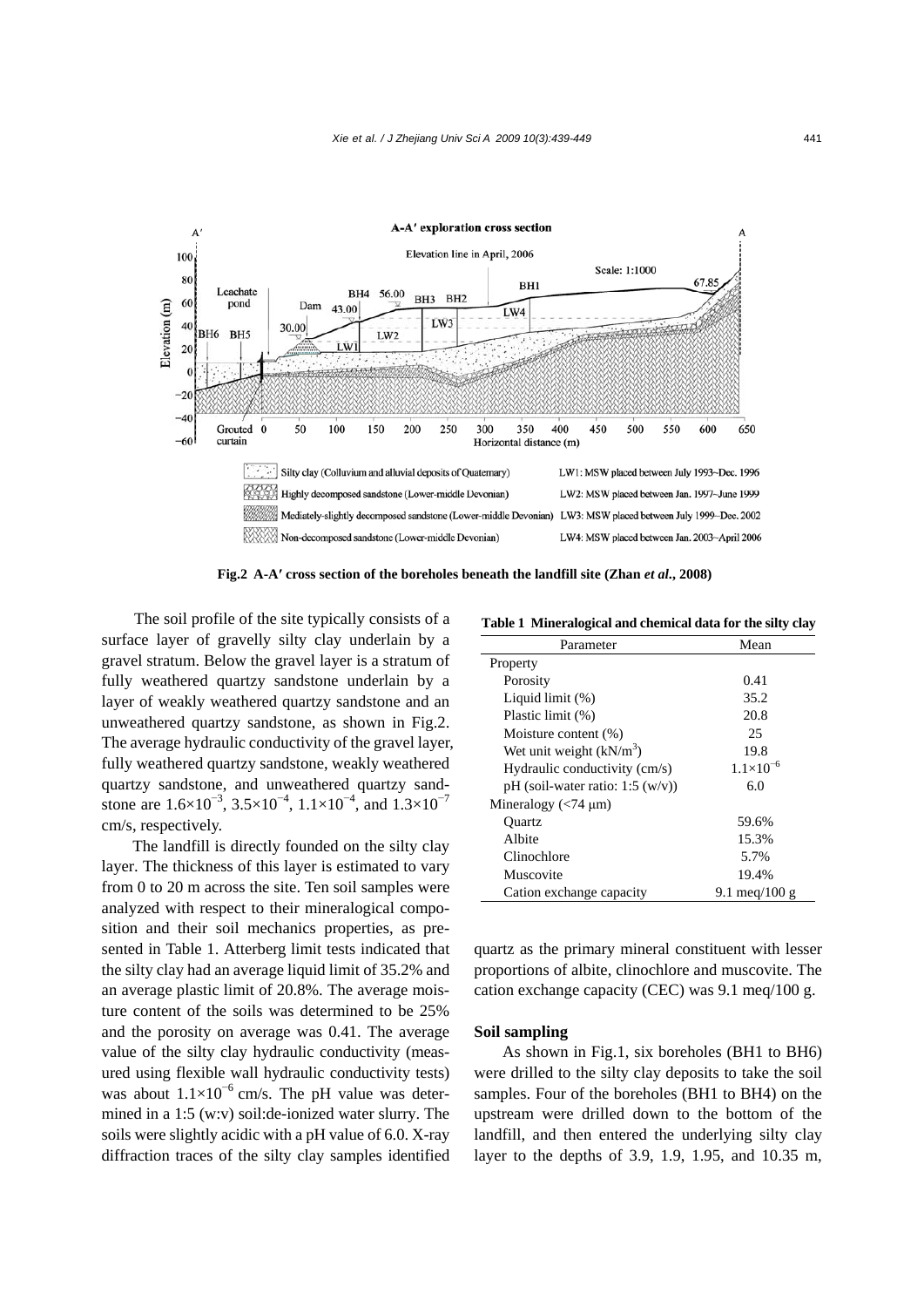respectively (Fig.2). The drilling was performed without the introduction of drilling mud and liquids. A system of steel casings was installed in each borehole to avoid the contamination of the soil samples by the leachate in the boreholes. Continuous sampling was carried out within the silty clay layer in the four boreholes (BH1 to BH4). The other two boreholes on the downstream (i.e., BH5 and BH6) were drilled to depths of 6 and 20 m, respectively. Soil sampling in these two boreholes were executed at a spacing of 2 m. It is believed that the soil samples taken from BH5 and BH6 were free from leachate contamination, at least at the deep soil layer.

All soil samples recovered from the boreholes were waxed and packed in ice at the end of each day. Following the method described by Crooks and Quigley (1984), the soil samples were stored at  $10^{\circ}$ C in the laboratory, and chemical analyses were carried out within 3 weeks of the completion of the field work. Leachate samples were also collected from the leachate pond, and were stored at 4 °C in the laboratory. The samples were of high quality and are believed to be representative of the in situ condition.

#### **Chemical analysis**

The chemical analysis was carried out to determine the concentrations of chloride, COD, copper, lead and chromium in the soil samples. Chloride (Cl ⊤) was chosen to represent the inorganic contaminants in the leachate for the reason that it is not easily adsorbed by soil, difficult to decompose, and easy to measure (Kjeldsen, 1986; Chen and Wang, 1997). Another reason is that the leachate generally contains a high chloride concentration (e.g., 3638 mg/L for this site). The chemical oxygen demand (COD) represented the organic matter of the contaminants from the leachate. In addition, three common heavy metals, namely, copper, lead and chromium represented the heavy metals in the leachate. The reason for choosing these three metals is that their concentration values are relatively high in the leachate than the others (Table 2).

All reagents used in the experimental techniques described below were reagent grade for the analysis. Chinese standard solutions of Cu, Cr and Pb, and Chinese mineral standards (total digestion) were used to calibrate the quality of the obtained results by an inductively coupled plasma (ICP) atomic emission spectrometer (Varian Liberty 100, USA). Quality

**Table 2 Physicochemical characteristics of leachate from the landfill**

| Parameter          | Mean | Parameter    | Mean    |
|--------------------|------|--------------|---------|
| $Cl^{-}$ (mg/L)    | 3638 | $Cd$ (mg/L)  | 0.004   |
| $SO_4^{2-}$ (mg/L) | 15   | $Zn$ (mg/L)  | 0.03    |
| $K^+(mg/L)$        | 1666 | $Hg$ (mg/L)  | < 0.001 |
| $Na^+(mg/L)$       | 2080 | $COD$ (mg/L) | 20400   |
| $Cu$ (mg/L)        | 0.16 | $BOD$ (mg/L) | 8800    |
| $Pb$ (mg/L)        | 0.08 | pН           | 8.0     |
| $Cr$ (mg/L)        | 0.29 |              |         |

assurance and quality control procedures also included duplicates, blanks an sample spies. Approximately 20% of the samples were digested and spiked in duplicate to assess the precision and accuracy of the analytical procedures. Excellent agreement was obtained in the measured values of the five contaminants and the precision of the technique was in the range of 1.5%~1.9%. The statistical package used throughout this study was SPSS11.0.

## **Determination of pore water concentrations**

Pore water was extracted from the soil samples by the method described by Ohtsubo *et al*.(1995) and Du *et al*.(2005). An ion chromatograph was used to determine chloride concentrations, while an ICP atomic emission spectrometer was used for metals. COD concentration of the extract was determined using the method of dichromate described by NSPRC (1989).

#### **Determination of total heavy metals**

The total contents of Cu, Pb and Cr in the soil samples were determined following the methods described by NSPRC (1997a; 1997b). The air dried bulk soil was pulverized and a 2 g sample was successively digested at 160 °C in a 100 ml Teflon beaker with 15 ml concentrated  $HNO<sub>3</sub>$ , 10 ml  $HClO<sub>4</sub>$ , and 10 ml HF. The final residue was dissolved in 1 mol/L HCl and made up to 10 ml of solution. The solution was then centrifuged at 3000 r/min for 30 min and Cr, Cu and Pb were analyzed on the clear supernatant by a Varian Liberty 100 ICP atomic emission spectrometer.

#### **Determination of water-extractable concentration**

The water-extractable concentrations of COD were determined following the methods recom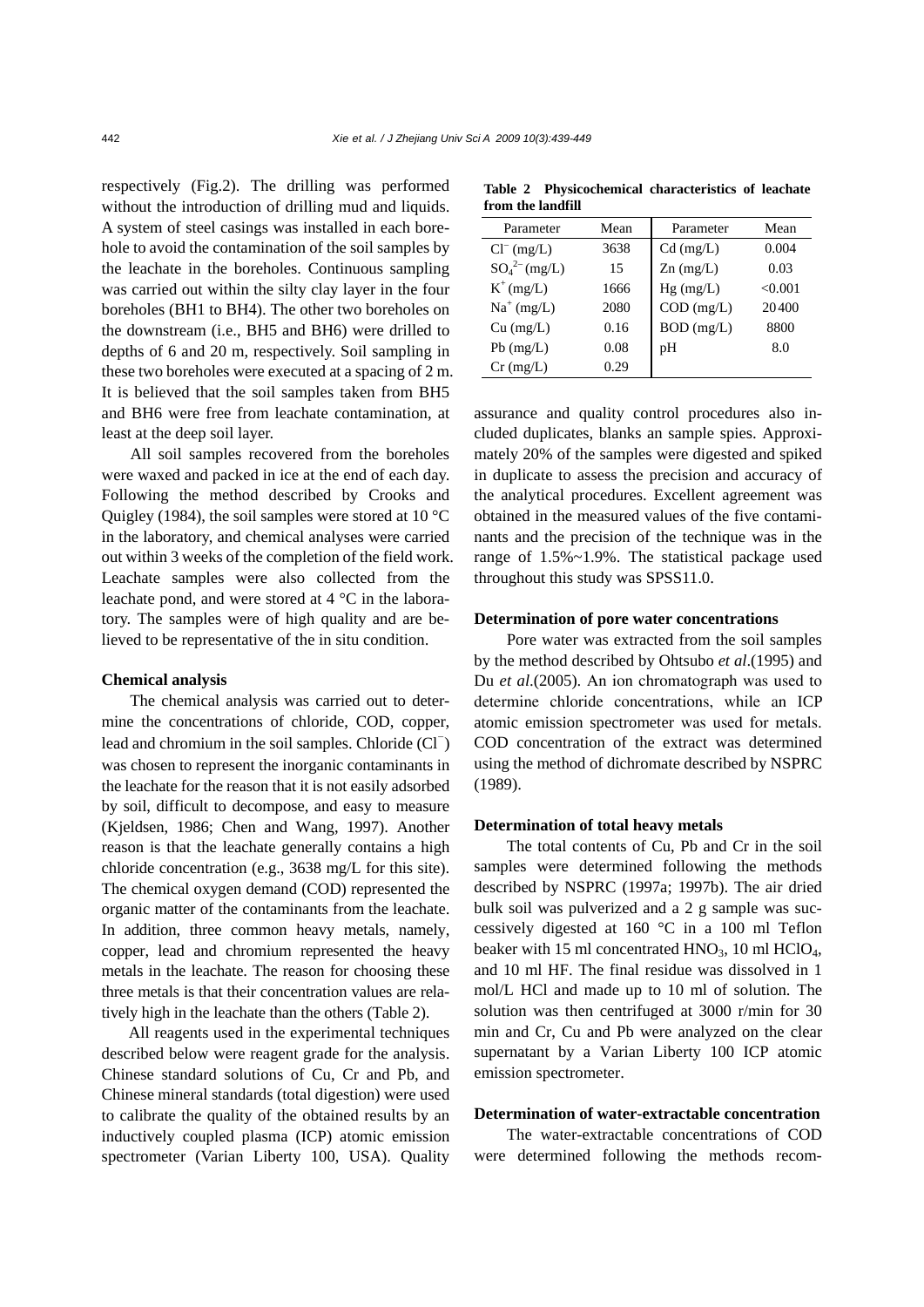mended by NSPRC (1997c). 100 g prepared air-dried soil sample together with 1 L de-ionized water were placed into a 2 L Erlenmeyer flask. Then the flask was top sealed and placed in an end-over-end rotary mixer and shaken at 29 r/min for 8 h. After 16 h of stewing, the supernatant was filtered through a 0.45-μm membrane filter. The filtrates were then analyzed for COD using the method of dichromate (NSPRC, 1989).

#### RESULTS AND DISCUSSION

## **Contaminant concentration in the leachate**

The physicochemical parameters of the leachate from the landfill site are shown in Table 2. It can be seen that the concentrations of the heavy metals in the leachate are much lower than those of COD, BOD, chloride, and sodium. The concentration of COD in the leachate was 20400 mg/L, the concentrations of chloride and sodium being 8800, 3638, 2080 mg/L, respectively, and the concentrations of heavy metals ranging from  $10^{-3}$  to  $10^{-1}$  mg/L. The relatively high values of COD, BOD and chloride may be caused by the higher content of organic matter in the MSWs in China as compared to that in the developed countries (Kruempelbeck and Ehrig, 1999; Bonaparte *et al*., 2002).

#### **Background values of the contaminants**

Fig.3 shows the vertical distributions of the five contaminants (i.e., chloride, COD, copper, lead, and chromium), which were determined from the soil samples taken from BH5 and BH6. Note that the concentrations of COD and chloride measured from the soil samples is about  $1~2$  orders lower than those measured from the leachate. The concentration of Cl<sup>−</sup> in pore water for BH5 is 3~10 times greater than that for BH6. This is because BH5 is much closer to the leachate pond and the grout curtain than BH6, and the soils are more readily contaminated by the leachate.

In the upper 10 m of the soil layer, the concentration values of the contaminants show a decreasing trend with the increasing depth. However, the concentration values below a depth of 10 m basically do not vary significantly. The result indicates that the



**Fig.3 Vertical distribution of contaminant concentration in soil samples obtained from BH5 and BH6. (a) Chloride concentration in the pore water; (b) COD concentration in the pore water; (c) Total content of Cu; (d) Total content of Pb; (e) Total content of Cr**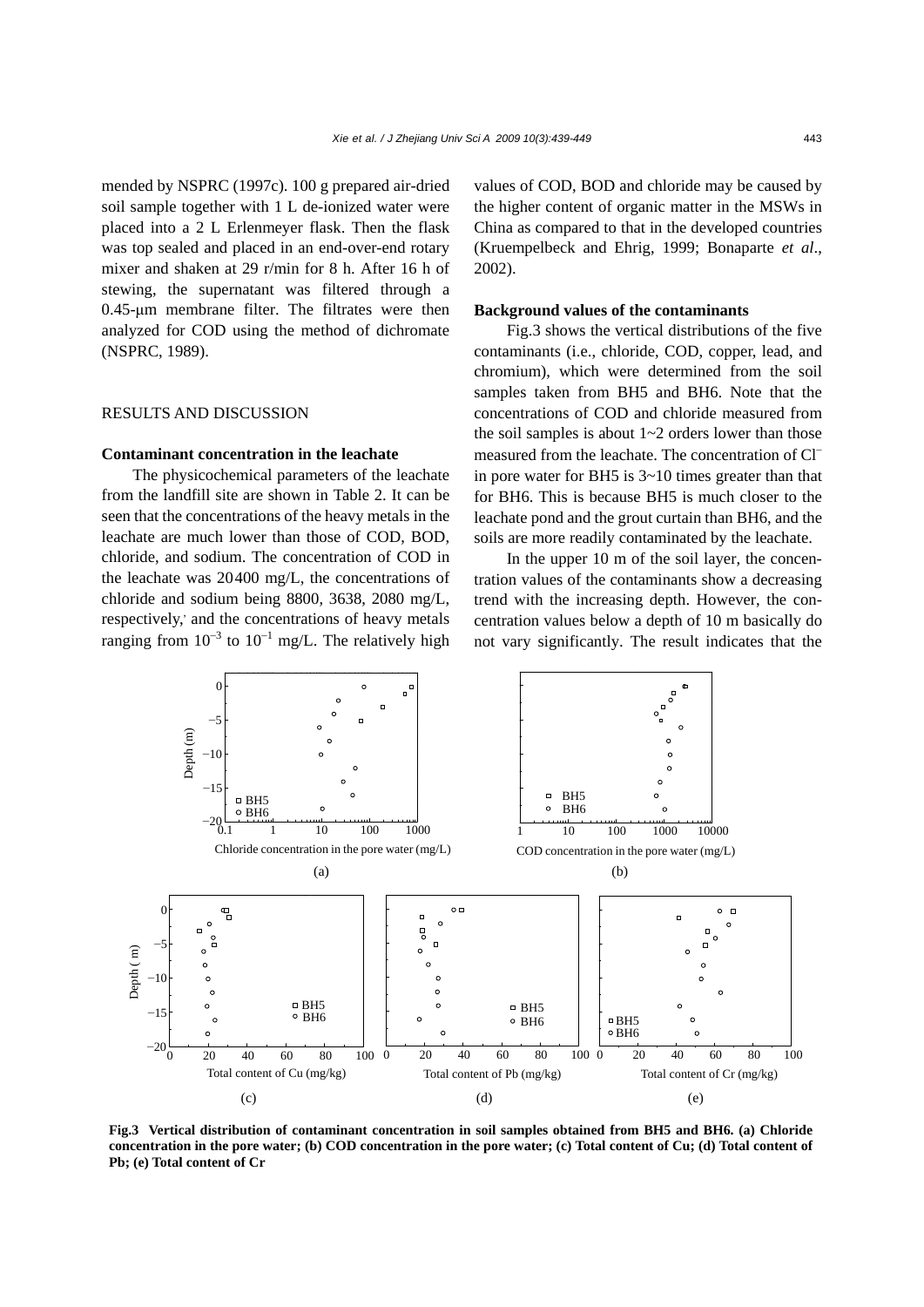background values of the contaminant in the silty clay layer can be deduced from the data corresponding to depths greater than 10 m. The deduced background values in the natural clay layer are: COD, 1030 mg/L; chloride, 30 mg/L; copper, 25.3 mg/kg; lead, 29.9 mg/kg, and chromium, 51.3 mg/kg.

# **Vertical distribution of the five contaminants at the base of the landfill**

Fig.4 shows the vertical distribution of chloride concentration, which was obtained from the four boreholes inside the landfill (i.e., BH1 to BH4). For the purpose of comparison, the background value of chloride for the site is also shown in Fig.4. It can be seen that the chloride concentration is generally greater than 1000 mg/L, which is much higher than the background value (30 mg/L). It is unexpected that the chloride concentration does not change significantly with the depth, even for a borehole extended to a depth of 10 m. The vertical distribution of chloride does appear to be an advection profile. These results seem to be inconsistent with those obtained by the other researchers (Johnson *et al*., 1989; Kugler *et al*., 2002). The result implies that the chloride in the leachate had transported to a depth greater than 10 m after 13 years of landfilling operations. The deep migration of chloride may be related to the high leachate mound (10~20 m) existing on the base of the landfill (Zhan *et al*., 2008). Another reason may be that chloride is a non-reactive solute, thereby migrating faster than other contaminants such as organic contaminant and heavy metal.

Fig.5 shows the vertical distribution of COD concentration at the base of the landfill. The COD concentration generally shows a decreasing trend with the increasing depth in the four boreholes (BH1 to BH4). At the shallow depth, the COD concentration is significantly greater than the background value. However, the COD concentration decreases quickly and approaches the background value within a depth of 3 m for the three boreholes (BH2 to BH4). The COD in BH1 seemed to transport to a greater depth than that in the other three locations. The above results show that the organic contaminant tends to be retained in a relatively narrow band at the base of the landfill. As far as the data obtained from the three boreholes (BH2 to BH4) are concerned, the maximum thickness of the organic-rich band is in the order of 3 m. In other words, COD had transported into the



**Fig.4 Vertical distribution of chloride in the silty clay beneath the landfill site after 13 years of operation. (a) BH1; (b) BH2; (c) BH3; (d) BH4. The dashed line means the background value of Cl<sup>−</sup> =30 mg/L** 

underlying soil at a depth of up to 3 m. The finding is in agreement with the result obtained by Ahle *et al*.(1998).

It is obvious that the transport distance of COD is significantly less than that of chloride. The difference may be attributed to the following factors. First, the silty clay has a greater adsorption capacity for COD than for chloride; Second, the transport rate of COD is always much slower than that of chloride (Hrapovic and Rowe, 2002); Finally, it is noticed that the background value of COD is approximately 10%~20% of the concentrations measured at the shallow depth, while the background value of chloride is about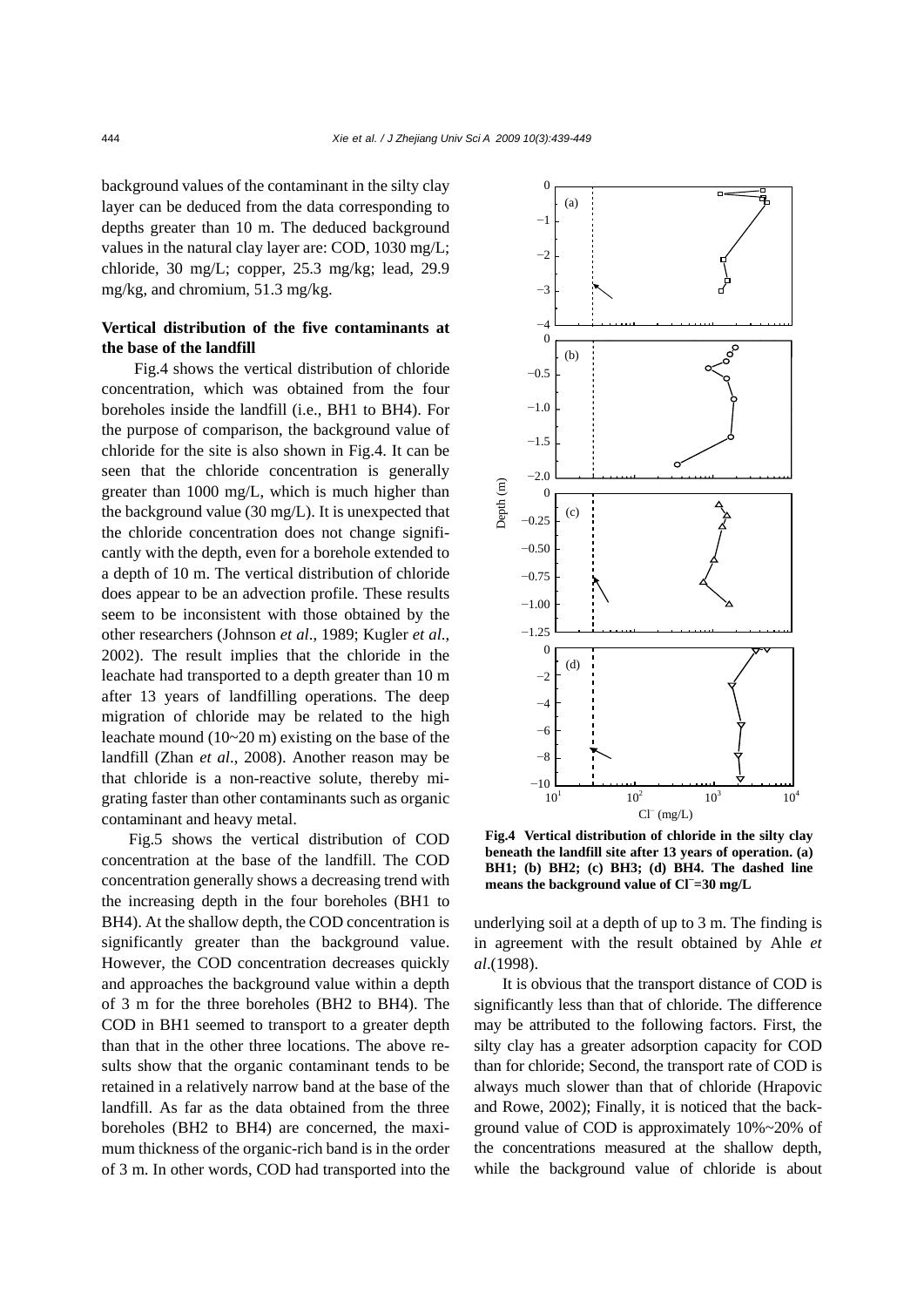

**Fig.5 Vertical distribution of COD in the silty clay beneath the landfill site after 13 years of operation. (a) BH1; (b) BH2; (c) BH3; (d) BH4. The dashed line**

1%~5% of the concentrations measured at the shallow depth. The finding is consistent with the earlier reports by Goodall and Quigley (1977) and Munro *et al*.(1997).

Fig.6 shows vertical distribution of the total content of three heavy metals (lead, copper, and chromium), which were obtained from the four boreholes inside the landfill (i.e., BH1 to BH4). The total contents of the three heavy metals follow the order: Cr>Pb>Cu. For each of the heavy metals, the total content at the shallow depth is generally greater than the corresponding background value for the site. However, the maximal discrepancy in the two concentration values is less than 40%. For example, the maximum content of chromium for BH1 is 75 mg/kg compared to the background value of 50 mg/kg. The contamination levels for lead and chromium seem to be greater than that of copper. It also seems that lead and chromium had transported to a greater depth in comparison with copper. One possible reason for the difference is that the clay minerals in the soil samples have the greatest adsorption capacity with respect to copper.



**Fig.6 Vertical distribution of total heavy metal content in soil samples beneath the landfill site. (a) BH1; (b) BH2; (c) BH3; (d) BH4. The dashed lines from the left to the right mean the background values of 25.3 mg/kg, 29.9 mg/kg, and 51.3 mg/kg**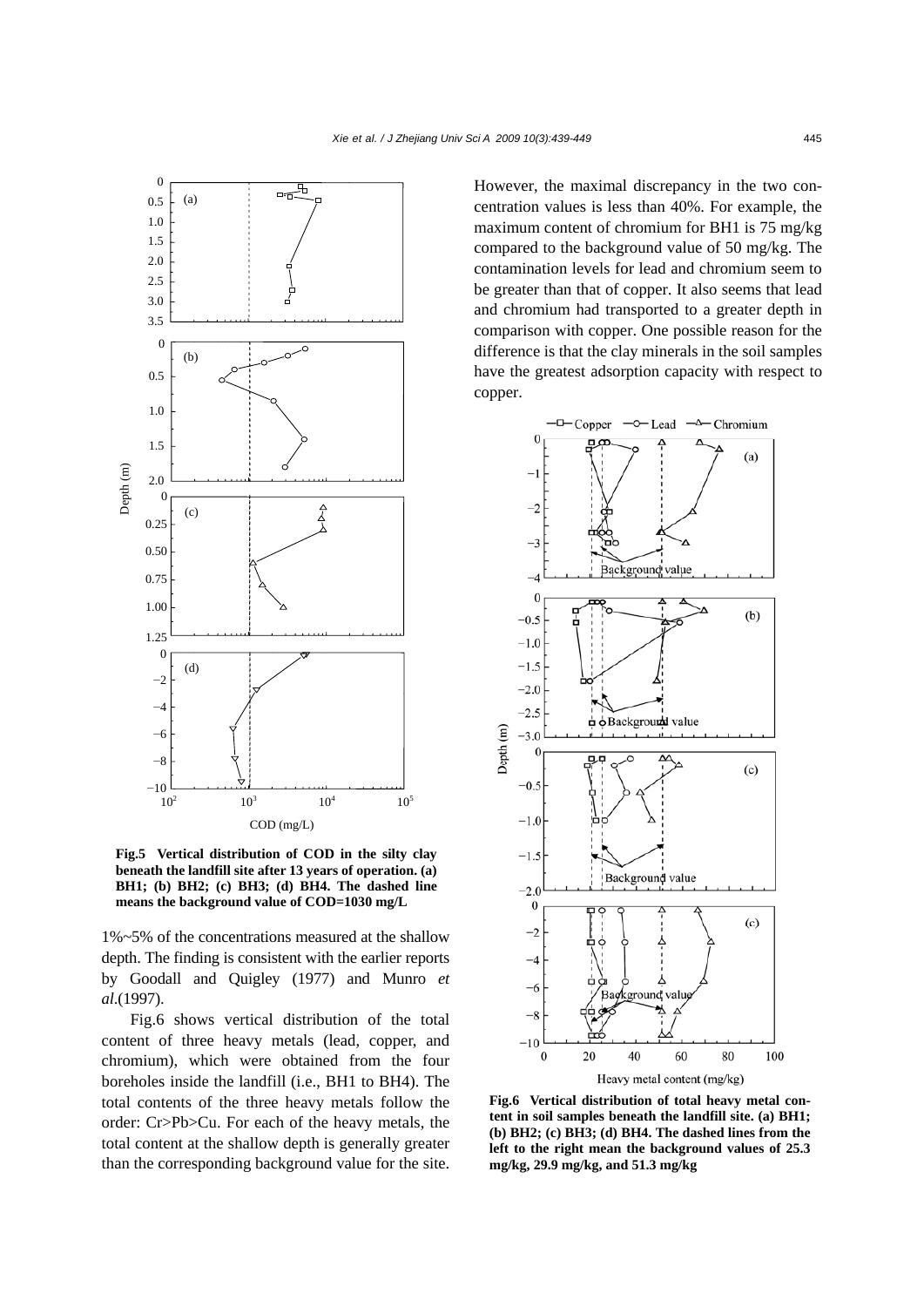## **Comparisons of the contaminant concentrations with the limit values**

High toxicity was observed in leachate from landfills receiving MSW (Schrab *et al*., 1993). Based on multiple genotoxicity tests of leachate from MSW landfills, Schrab *et al*.(1993) found that three of four tested samples exerted genetic toxicity. The experiment results of Helma *et al*.(1996) showed that landfill leachates had higher genotoxic potency than effluents from pulp production and wastewater. Moreover, risk calculations indicated that MSW leachates may present as great a cancer risk as those from co-disposal and industrial solid waste landfills (Schrab *et al*., 1993). Therefore, high attention should be directed to the toxic leachate constituents, which may migrate into soil and groundwater and pose a health risk to humans via food chain contamination (Bruder-Hubscher *et al*., 2002).

In this subsection, the contaminant concentrations measured from the top 3 m soil layer beneath the landfill were compared with the soil quality standards to assess the extent of soil contamination at this site. The allowable values of the contaminants for the Chinese and European standards are also stated in Table 3. The allowable values of heavy metals are obtained from soil environmental quality of China (NSPRC, 1995) and the European Union soil quality standards (Marzougui and Mammou, 2006), while the allowable value of COD is obtained from the Profession Standard of Environmental Protection of China (PSEPPRC, 2005).

It can be seen that the concentrations of chromium and copper do not exceed the allowable values regulated in Chinese standards, even at the shallow depth. The concentration of lead exceeds the first-level standard value of NSPRC (1995) only at the shallow depth. It can also be seen that the concentrations for all the three heavy metals are less than the allowable values regulated by the European standard (Marzougui and Mammou, 2006). The above comparison indicates that unallowable soil contamination with respect to heavy metals occurred only at the shallow depth beneath the bottom of the landfill. The result is consistent with those reported by Yanful *et al*.(1988) and Marzougui and Mammou (2006). The above finding is understandable because the concentrations of the heavy metals in the leachate were much lower than those of chloride and COD.

|                 | Depth                            | Cu                    | Pb                        | Cr                           | <b>COD</b>     |
|-----------------|----------------------------------|-----------------------|---------------------------|------------------------------|----------------|
|                 | (m)                              | (mg/kg)               | (mg/kg)                   | (mg/kg)                      | (mg/L)         |
| BH1             | $0 - 0.2$                        | 27.2                  | 27.5                      | 67.8                         | 347            |
|                 | $0.2 - 0.4$                      | 19.4                  | 39.8                      | 76.3                         | 176            |
|                 | $2.0 - 2.2$                      | 28.6                  | 26.1                      | 64.7                         | 69             |
| BH2             | $0 - 0.2$                        | 20.8                  | 23.0                      | 60.5                         | 125            |
|                 | $0.45 - 0.65$                    | 13.9                  | 58.9                      | 52.6                         | 16             |
|                 | $1.7 - 1.9$                      | 17.0                  | 19.9                      | 48.8                         | 74             |
| BH <sub>3</sub> | $0 - 0.2$                        | 25.3                  | 37.4                      | 54.0                         | 152.5          |
|                 | $0.5 - 0.7$                      | 21.1                  | 35.8                      | 41.7                         | 28             |
|                 | $0.9 - 1.1$                      | 22.6                  | 26.4                      | 46.6                         | 46             |
| BH <sub>4</sub> | $0 - 0.2$                        | 20.1                  | 33.6                      | 66.3                         | 134.5          |
|                 | $2.6 - 2.8$                      | 20.1                  | 35.2                      | 72.6                         | 16             |
| BH <sub>5</sub> | $0 - 0.2$                        | 29.1                  | 39.0                      | 69.4                         | 62             |
|                 | $1.0 - 1.2$                      | 30.5                  | 18.4                      | 41.2                         | 34             |
| BH <sub>6</sub> | $\theta$                         | 27.6                  | 35.0                      | 62.5                         | 58             |
|                 | $\overline{c}$                   | 20.4                  | 28.0                      | 67.2                         | 30             |
| A               |                                  | 35                    | 35                        | 90                           |                |
| B               |                                  | $30 - 60$             | $50 - 100$                | $50 - 100$                   |                |
| C               |                                  |                       |                           |                              | 60             |
| $\sim$ $\cdot$  | $\ddot{\phantom{0}}$<br>$\cdots$ | 1/2<br>$\blacksquare$ | $\mathbf{I}$<br>$\sim$ 1. | $\mathbf{I}$<br>$\mathbf{r}$ | $\blacksquare$ |

**Table 3 Pb, Cu, Cr, and COD concentrations in the soils with depths of 0~3 m compared to the specified threshold values** 

A: Chinese soil quality standard (first-level values); B: European soil quality standard; C: Chinese professional standard

The water-extractable concentration of COD measured from the top 0.2 m soil layer generally exceeds the allowable value, 60 mg/L, specified in HJ85-2005 (PSEPPRC, 2005). The concentration of COD for BH1 is significantly greater than the allowable value down to a depth of 0.4 m, and keeps above the allowable level down to a depth of 2.2 m. It is also noted that the maximum concentration of COD in the two boreholes downstream of the grout curtain (i.e., BH5 and BH6) is close to the allowable value. The result indicates that the surfacial soil downstream of the grout curtain had been contaminated by the leachate. The surface contamination may be caused by occasional overflow of leachate from the leachate pond. Further studies should be performed to assess the extent of soil contamination caused by the leachate.

# **Comparisons between pore water concentration and total content for the heavy metals**

In addition, to analyze the mobility of heavy metals retained within the sample, determinations of heavy metal in the pore water are required. This type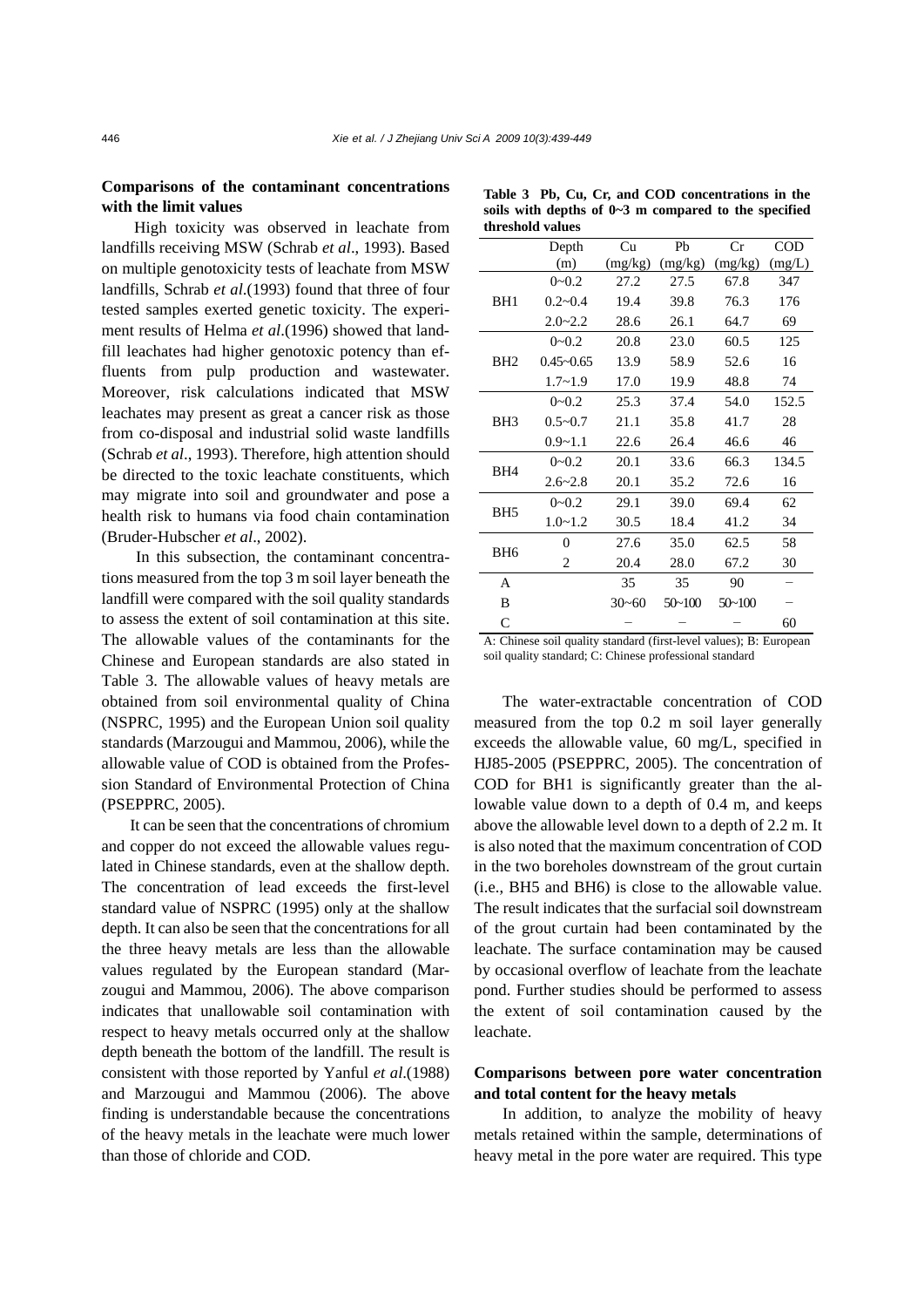of information is useful not only in determining the kinds of soil materials to be used in soil-engineered barriers, but also in assessing the environmental mobility of these kinds of inorganic pollutants (Yong, 2001). We can also develop strategies for remediation, based on the knowledge of the distribution of the heavy metal pollutants (Mulligan *et al*., 2001).

The metals concentration profiles in the pore water together with the total content of the metals are shown in Fig.7. The data about Pb concentrations in the pore water were not given in the figure for the reason that the value is significantly lower  $(<0.05$ mg/kg). Results indicate that both Cr and Cu are minimal quantities in the pore water, with Pb being almost zero throughout the length of the sample. It can also be seen that the copper and chromium concentrations in pore water are 1~2 orders of magnitude



**Fig.7 Comparisons between pore water and total content of the heavy metals in soil samples beneath the waste. (a) BH1; (b) BH2; (c) BH3** 

less than the total concentrations of these heavy metals within the soils. For example, as shown in Fig.7a, the chromium concentration in pore water is approximately 2 orders of magnitude less than the total content of this metal in the soils. Similarly, the copper concentration in pore water is approximately 1.6 orders of magnitude less than the total copper in the soils (Fig.7b). It is argued that the heavy metals are mainly adsorbed by the soil particles and that the heavy metals in the pore water can be neglected.

## **CONCLUSION**

Contaminant profiles below the Suzhou Qizishan landfill site have been established by measuring the concentrations of COD, chloride and heavy metals in the soil samples obtained from the Shelby tubes. Specific conclusions drawn from the site are as follows:

(1) The maximum depth of migration of chloride was beyond the depths at each of the boreholes, while the migration distance of COD varied between 1~3.5 m for the four boreholes (BH1~BH4) due to be caused by variations in diffusion rates and leachate-soil interaction such as adsorption. The chloride distribution profiles also indicate that advective transport may be the dominant mechanism controlling solute transport through the underlying soils. Though the maximum migration distances of lead and chromium reached 10 and 8 m, respectively, the concentration values of the total Cu, Pb and Cr are very close to the natural geological background levels.

(2) The total contents of the heavy metals are mainly lower than the limit values given by the Chinese soil quality standard and the European one, suggesting that soils below the landfill had been slightly contaminated by the heavy metals. The waterextractable concentration values of COD in the surface of the soils are generally larger than the limit values, indicating that the surfacial soil downstream of the site had been contaminated by the pollutants. Results also show that the copper and chromium concentrations in pore water are  $1 \sim 2$  orders of magnitudes less than the total concentrations of these heavy metals within the soils, indicating that the heavy metals are mainly adsorbed by the soil particles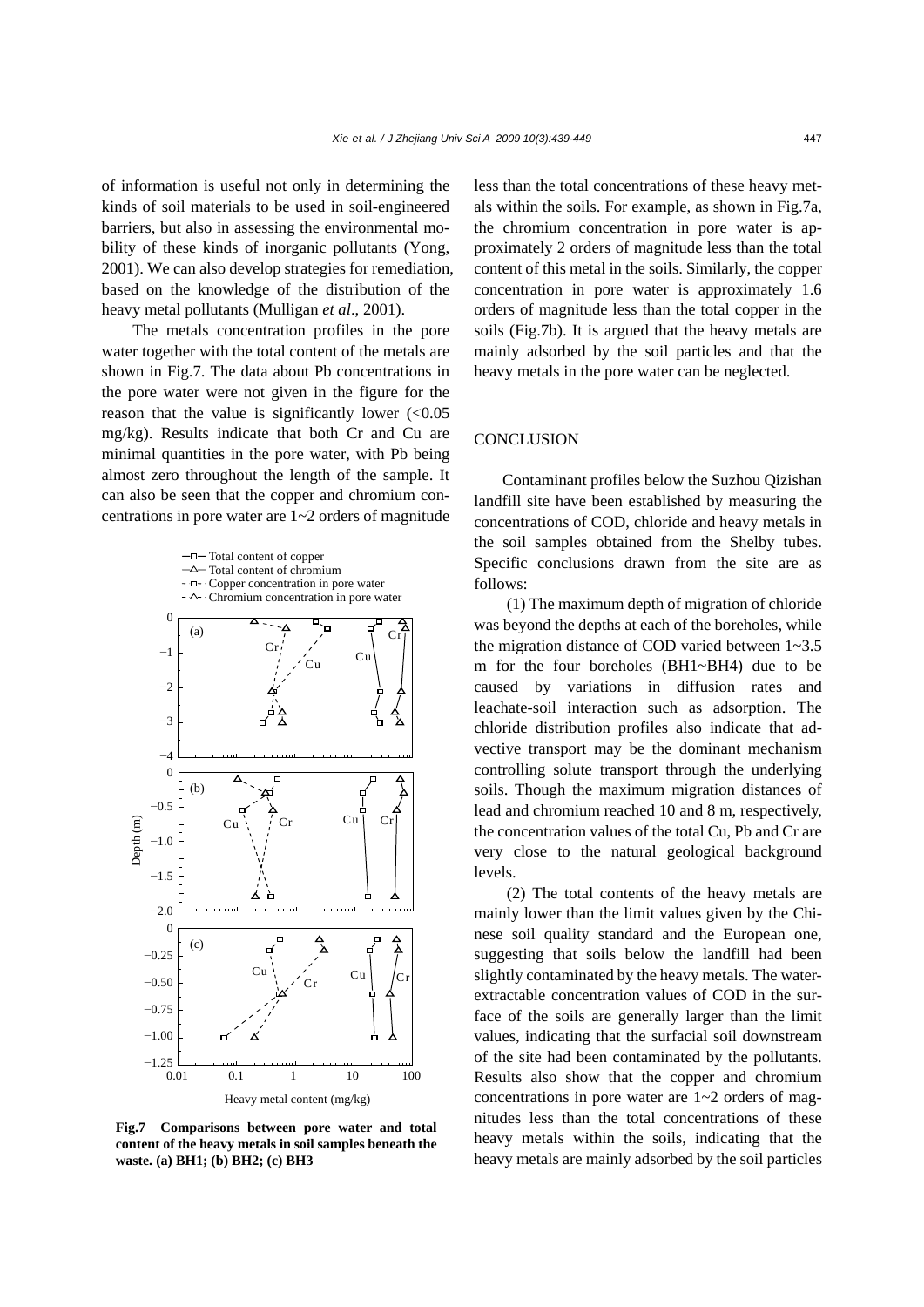and that the heavy metals in the pore water can be neglected.

(3) Retro-fitted measures should be taken to lower the high leachate level and control the leachate generation rate. For example, the installing of pumping vertical walls is suggested to lower the leachate level within the landfill and an impermeable clay layer should be provided for the landfill cover system to decrease the amount of the leachate generated in the landfill. Finally, it is recommended that more effective vertical barrier walls (lower hydraulic conductivity and larger thickness) should be constructed for further preventing the leachate escape.

#### **References**

- Ahel, M., Mikac, N., Cosovic, B., Prohic, E., Soukup, V., 1998. The impact of contamination from a municipal solid waste landfill (Zagreb, Croatia) on underlying soil. *Water Science and Technology*, **37**(8):203-210. [doi:10.1016/ S0273-1223(98)00260-1]
- Bonaparte, R., Daniel, D., Koerner, R.M., 2002. Assessment and Recommendations for Improving the Performance of Waste Containment Systems. EPA Report, Co-operative Agreement Number CR-821448-01-0.
- Bruder-Hubscher, V., Lagarde, F., Leroy, M.J.F., Coughanowr, C., Enguehard, F., 2002. Application of a sequential extraction procedure to study the release of elements from municipal solid waste incineration bottom ash. *Analytica Chimica Acta*, **451**(2):285-295. [doi:10.1016/S0003- 2670(01)01403-9]
- Chen, P.H., Wang, C.Y., 1997. Investigation into municipal waste leachate in the unsaturated zone of the red soil. *Environment International*, **23**(2):237-245. [doi:10.1016/ S0160-4120(97)00010-X]
- Chen, Y.M., Xie, H.J., Ke, H., Tang, X.W., 2006. Analytical solution of contaminant diffusion through multilayered media. *Chinese Journal of Geotechnical Engineering*, **28**:521-524 (in Chinese).
- Christensen, T.H., Kjeidsen, P.L., Bjerg, D.L., Jensen, D.L., Christensen, J.B., Baun, A., Albrechtsen, H., Heron, G., 2001. Biochemistry of landfill leachate plumes. *Applied Geochemistry*, **16**(7-8):659-718. [doi:10.1016/S0883- 2927(00)00082-2]
- Crooks, V.E., Quigley, R.M., 1984. Saline leachate migration through clay: a comparative laboratory and field investigation. *Canadian Geotechnical Journal*, **21**:349-362.
- Du, Y.J., Hayashi, S., Xu, Y.F., 2004. Some factors controlling the adsorption of potassium ions on clayey soils. *Applied Clay Science*, **27**(3-4):209-213. [doi:10.1016/j.clay.2004. 06.003]
- Du, Y.J., Hayashi, S., Liu, S.Y., 2005. Experimental study of migration of potassium ion through a two-layer soil system. *Environmental Geology*, **48**(8):1096-1106. [doi:10.1007/s00254-005-0050-y]

Freyssinet, P., Piantone, M., Azaroual, Y.B., Clozel-Leloup,

Y.I., Guyonnet, D., Baubron, J.C., 2002. Chemical changes and leachate mass balance of municipal solid waste bottom ash submitted to weathering. *Waste Management*, **22**(2):159-172. [doi:10.1016/S0956-053X(01) 00065-4]

- Goodall, D.C., Quigley, R.M., 1977. Pollutant migration from sanitary landfill sites near Sarnia, Ontario. *Canadian Geotechnical Journal*, **14**:223-236.
- Helma, C., Mersch-Sundermann, V., Houk, V.S., Glasbrenner, U., Klein, C., Wenquing, L., Kassie, F., Schulte-Hermann, R., Knasmiller, S., 1996. Compartive evaluation of four bacterial assays for the detection of genotoxic effects in the dissolved water phases of aqueous matrices. *Environmental Science and Technology*, **30**(3):897-907. [doi:10.1021/es950355w]
- Hrapovic, L., Rowe, R.K., 2002. Intrinsic degradation of volatile fatty acids in laboratory compacted clayey soil. *Journal of Contaminant Hydrology*, **58**(3-4):221-242. [doi:10.1016/S0169-7722(02)00038-4]
- Hu, M.Y., Chen, Y.M., 2001. Engineering aspects of landfilling municipal solid waste. *Journal of Zhejiang University SCIENCE*, **2**:34-40.
- Jensen, D.L., Ledin, A., Christensen, T.H., 1999. Speciation of heavy metals in landfill-leachate polluted groundwater. *Water Research*, **33**(11):2642-2650. [doi:10.1016/S0043- 1354(98)00486-2]
- Johnson, R.L., Cherry, J.A., Pankow, J.F., 1989. Diffusive contaminant transport in natural clay: A field example and implications for clay-lined waste disposal sites. *Environmental Science and Technology*, **23**(3):340-349. [doi:10.1021/es00180a012]
- Karthikeyan, O.P., Swati, M., Nagendran, R., Joseph, K., 2007. Performance of bioreactor landfill with waste mined from a dumpsite. *Environmental Monitoring and Assessment*, **135**(1-3):141-151. [doi:10.1007/s10661-007-9709-z]
- King, K.S., Quigely, R.M., Fernandez, F., Reades, D.W., Bacopoulos, A., 1993. Hydraulic conductivity and diffusion monitoring of the Keele Valley Landfill liners, Maple, Ontario. *Canadian Geotechnical Journal*, **30**:124-134.
- Kjeldsen, P., 1986. Attenuation of Landfill Leachate in Soil and Aquifer Material. PhD Thesis, Technical University of Denmark.
- Kruempelbeck, I., Ehrig, H.J., 1999. Long Term Behavior of Municipal Solid Waste Landfills in Germany. Proceedings of the 7th International Landfill Symposium, S. Margherita di Pula, Gagliari, Italy, p.27-36.
- Kugler, H., Ottner, F., Froeschl, H., Adamcova, R., Schwaighofer, B., 2002. Retention of inorganic pollutants in clayey base sealings of municipal landfills. *Applied Clay Science*, **21**(1-2):45-48. [doi:10.1016/S0169-1317(01) 00091-6]
- Lake, C.B., Rowe, R.K., 2005. The 14-year performance of a compacted clay liner used as a part of a composite liner system for a leachate lagoon. *Geotechnical and Geological Engineering*, **23**(6):657-678. [doi:10.1007/ s10706-004-8815-8]
- Marzougui, A, Mammou, A.B., 2006. Impact of the dumping